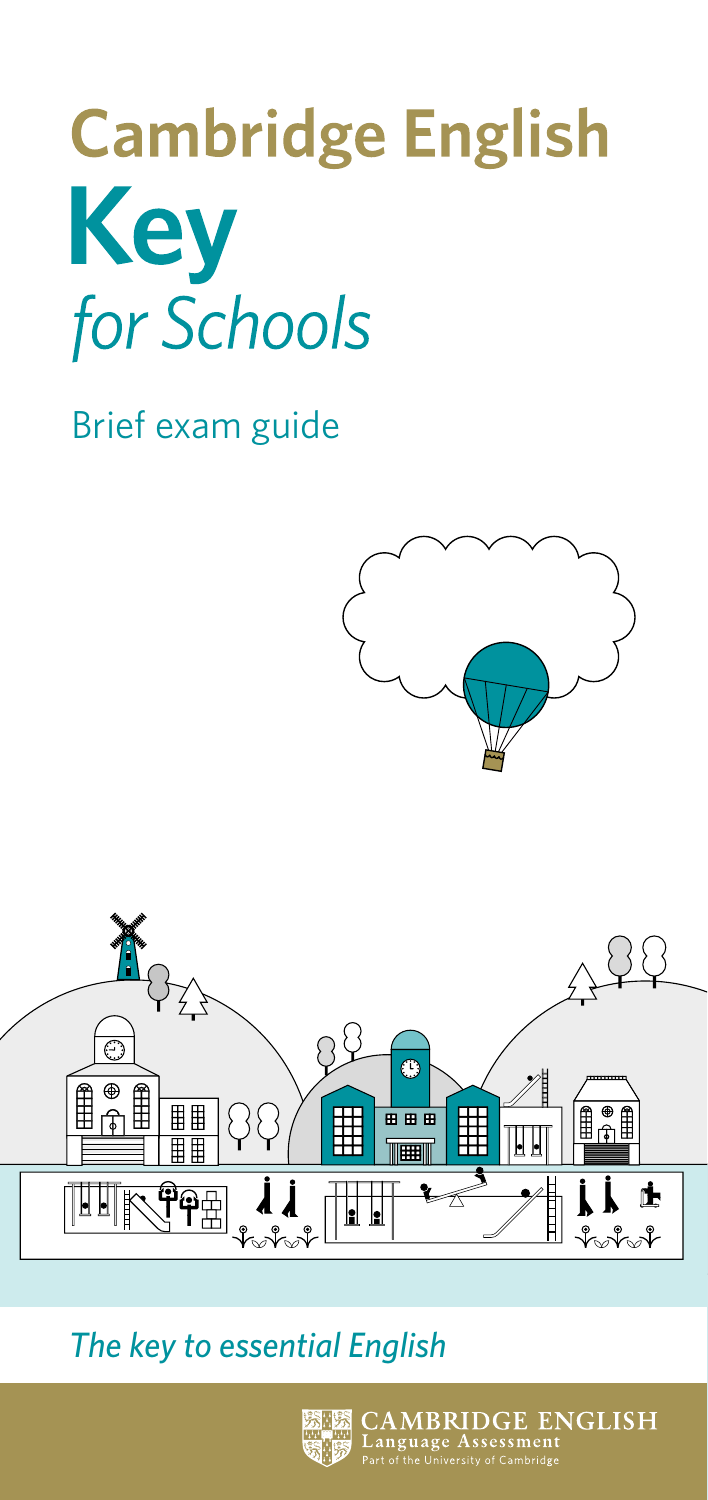# The key to essential English

*Cambridge English: Key for Schools* is specifically designed to motivate school-aged learners. It shows that a student has mastered the basics in English.

## Prove that students have the skills to communicate

The exam shows that students can:

- understand and use basic phrases and expressions
- introduce themselves and answer basic questions about their personal details
- interact with English speakers who talk slowly and clearly
- write short, simple notes.

# An internationally accepted certificate

Students receive the same certificate as adults who take the *Cambridge English: Key* exam.

This certificate is accepted by thousands of leading businesses and educational institutions worldwide.

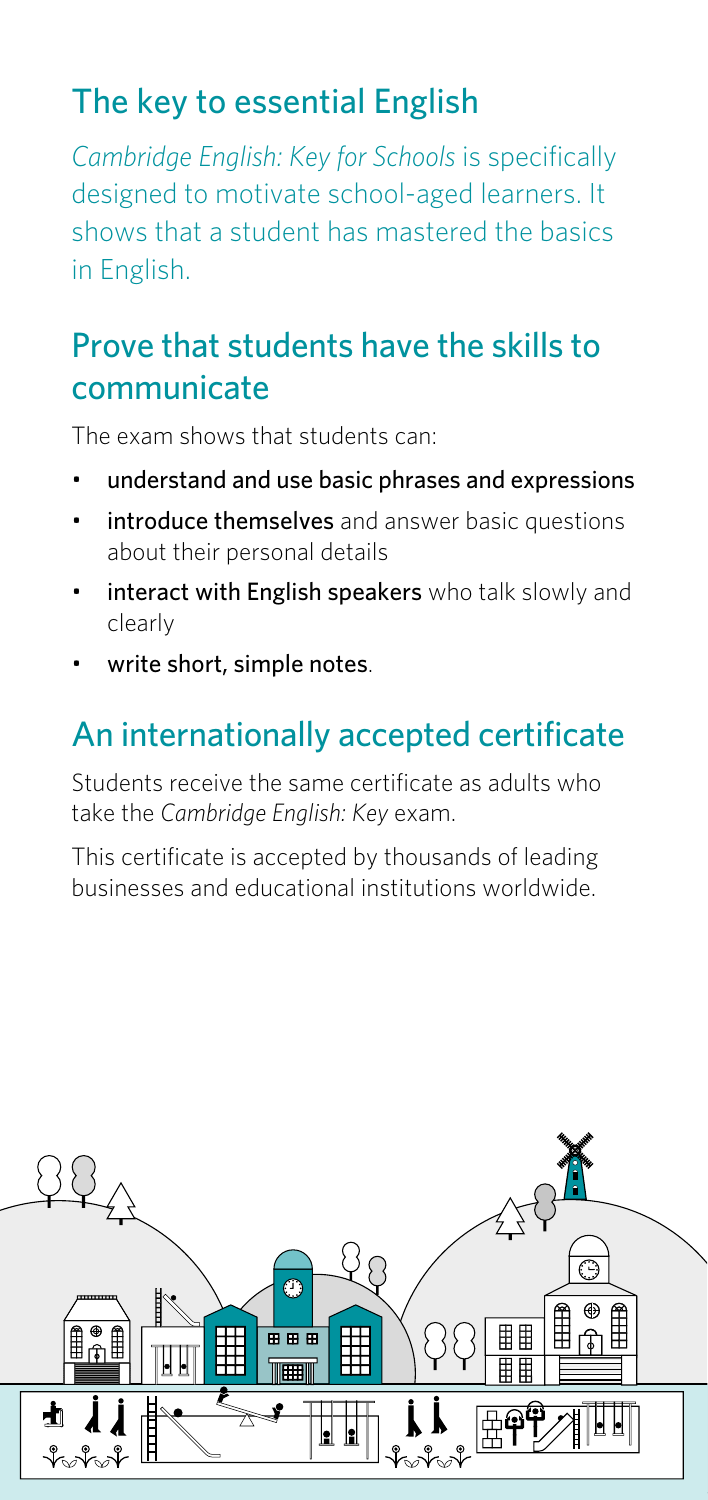# What level is the exam?

The exam focuses on Level A2 of the Common European Framework of Reference for Languages (CEFR). It shows that a student can use everyday English at a basic level.

### What's in the exam?

The exam is designed to be fair to people of all nationalities and linguistic backgrounds, and is supported by a dedicated research programme.

It covers all four language skills (Reading, Writing, Listening and Speaking) and knowledge of grammar and vocabulary.

| Reading<br>and Writing:<br>1 hour 10 minutes | Shows that a student can<br>understand simple written<br>information and write short<br>messages related to personal<br>information. |
|----------------------------------------------|--------------------------------------------------------------------------------------------------------------------------------------|
| Listening:<br>30 minutes                     | Shows that a student can<br>understand key information<br>in everyday conversations.                                                 |
| Speaking:<br>8-10 minutes                    | Shows that a student can take<br>part in a conversation. The<br>test is taken face-to-face with<br>one or two other candidates.      |

Your students' overall performance is calculated by averaging the scores they achieve in Reading and Writing, Listening and Speaking. The score for Reading and Writing is doubled in this calculation.

Download sample papers at www.cambridgeenglish.org/keyforschools

Students can take the exam on paper or on computer.



**www.cambridgeenglish.org/ keyforschools**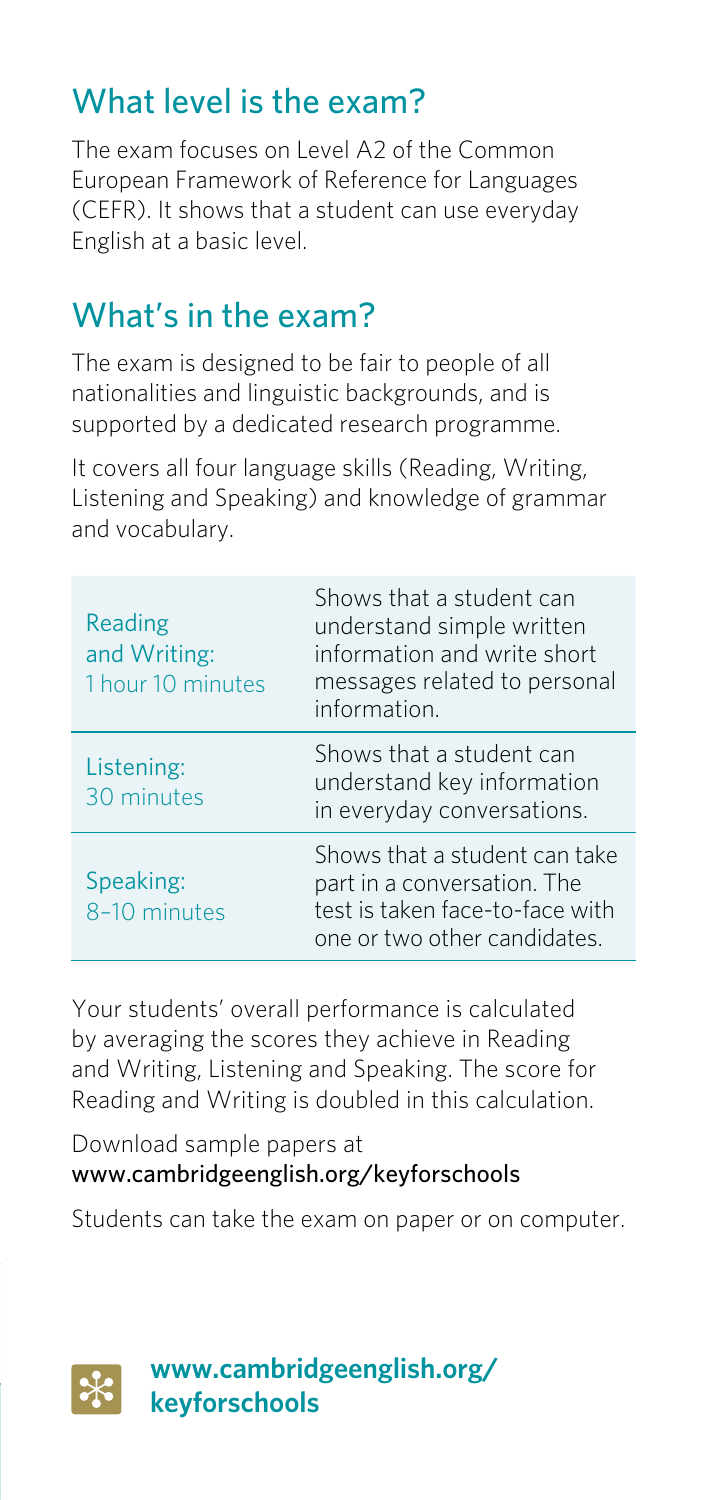Where could this exam take students in the future?

*When you learn a language it's very important that it's structured. The exams offer you a step-by-step approach.*

Patrick Fryzlewicz *Cambridge English: Key* certificate holder and trainee doctor

E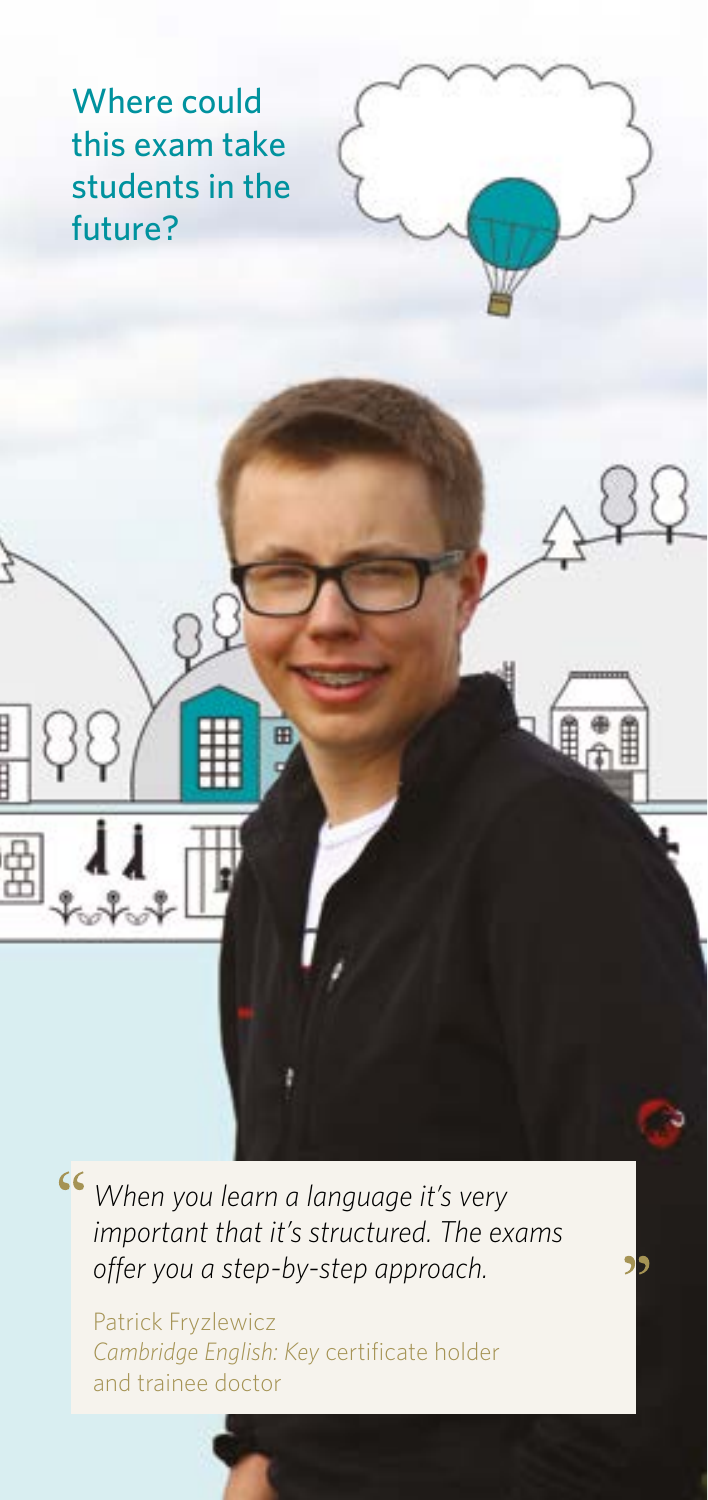# The key to essential English

- Make learning English fun and motivating for school-aged learners.
- Help them develop real-life language skills.
- Measure students' progress using international standards.
- Help students access the best study, work and life opportunities.

# Over20, organisations worldwide trust Cambridge English exams

### What's next?

#### Step 1 – Contact your local exam centre

Your local centre can give you details of dates, costs, how to prepare and how to register for an exam. Find your nearest centre at www.cambridgeenglish.org/centresearch

#### Step 2 – Get support

Find a wide range of support, including official Cambridge English preparation materials, at www.cambridgeenglish.org/keyforschools